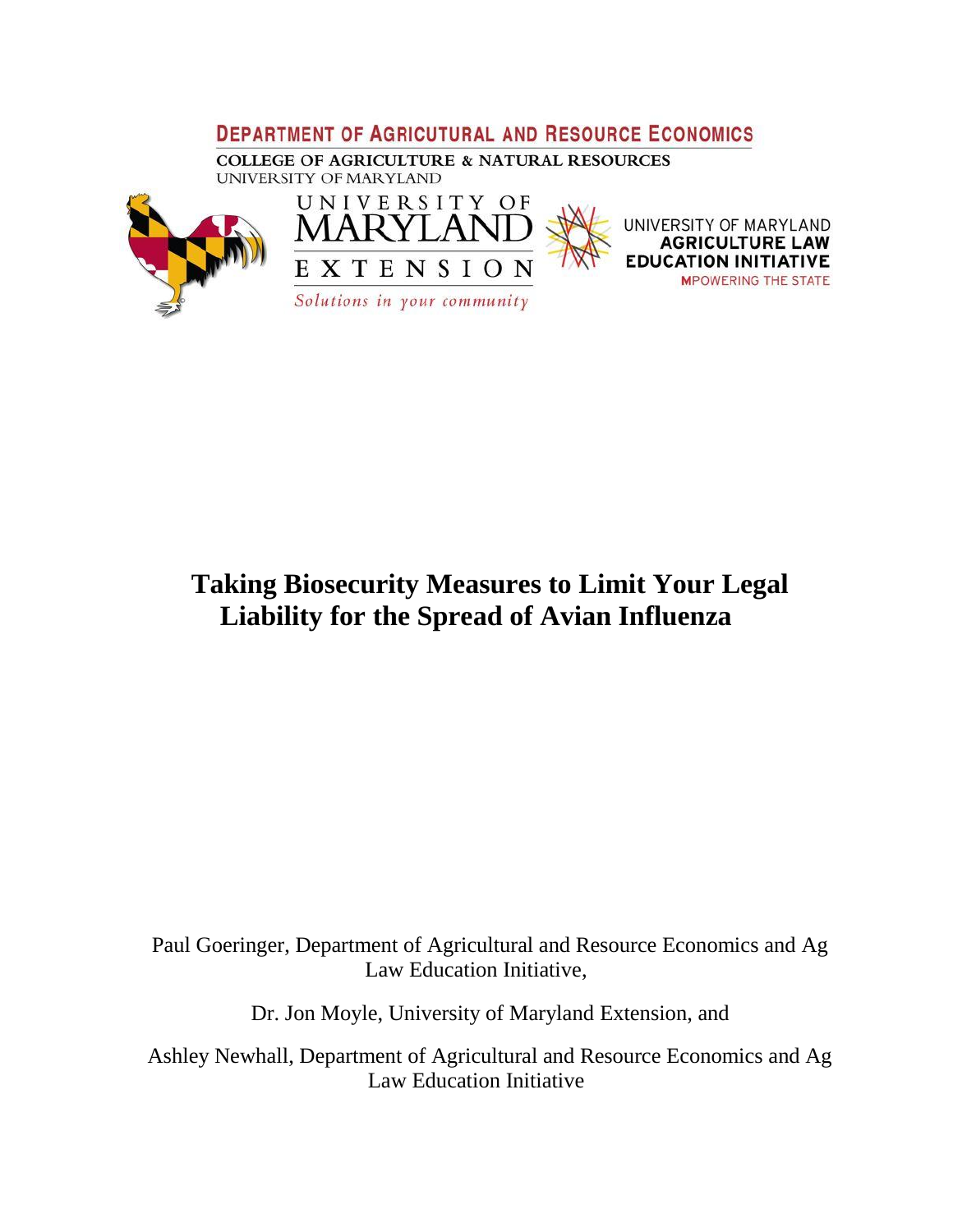## *This should not be construed as legal advice*

The possibility of an avian influenza (AI) outbreak on the Delmarva is a scary possibility. The recent AI outbreak in the Midwest has resulted in the infection of over 48 million birds on 223 farms. Infected birds are euthanized to help contain the disease, resulting in large economic loss to both the grower and integrator.

With this in mind, poultry growers and companies often have questions about potential liability if AI breaks out on one farm (Grower A) and then on a neighboring farm (Grower B). Could Grower A be liable to Grower B for damages caused by the disease? Under the traditional view, Grower A would not be liable for the spread of the disease unless it was shown that Grower A was negligent. Growers, poultry companies, and contractors practicing biosecurity measures can demonstrate he/she was not negligent and is working to prevent the spread of AI.

## **Negligence**

Negligence is simply failure to exercise a *duty of care* under the circumstances. This means that you failed to act as a reasonable and prudent person would have in the same situation. Courts have found that negligence has four elements which need to be proven:

- 1. Party owed a duty of care to act reasonable under the circumstances to the injured party;
- 2. Party breached that duty of care;
- 3. Breach was the proximate cause of the injury; and
- 4. Actual damages occurred.

When looking at negligence in a livestock contagious disease situation, a grower would have a duty to conduct the operation in a reasonably safe way and in a reasonable fashion to prevent a contagious disease from spreading to neighboring operations. Breaching that duty would come from failure to practice good biosecurity protocols to prevent the spread of AI. The

1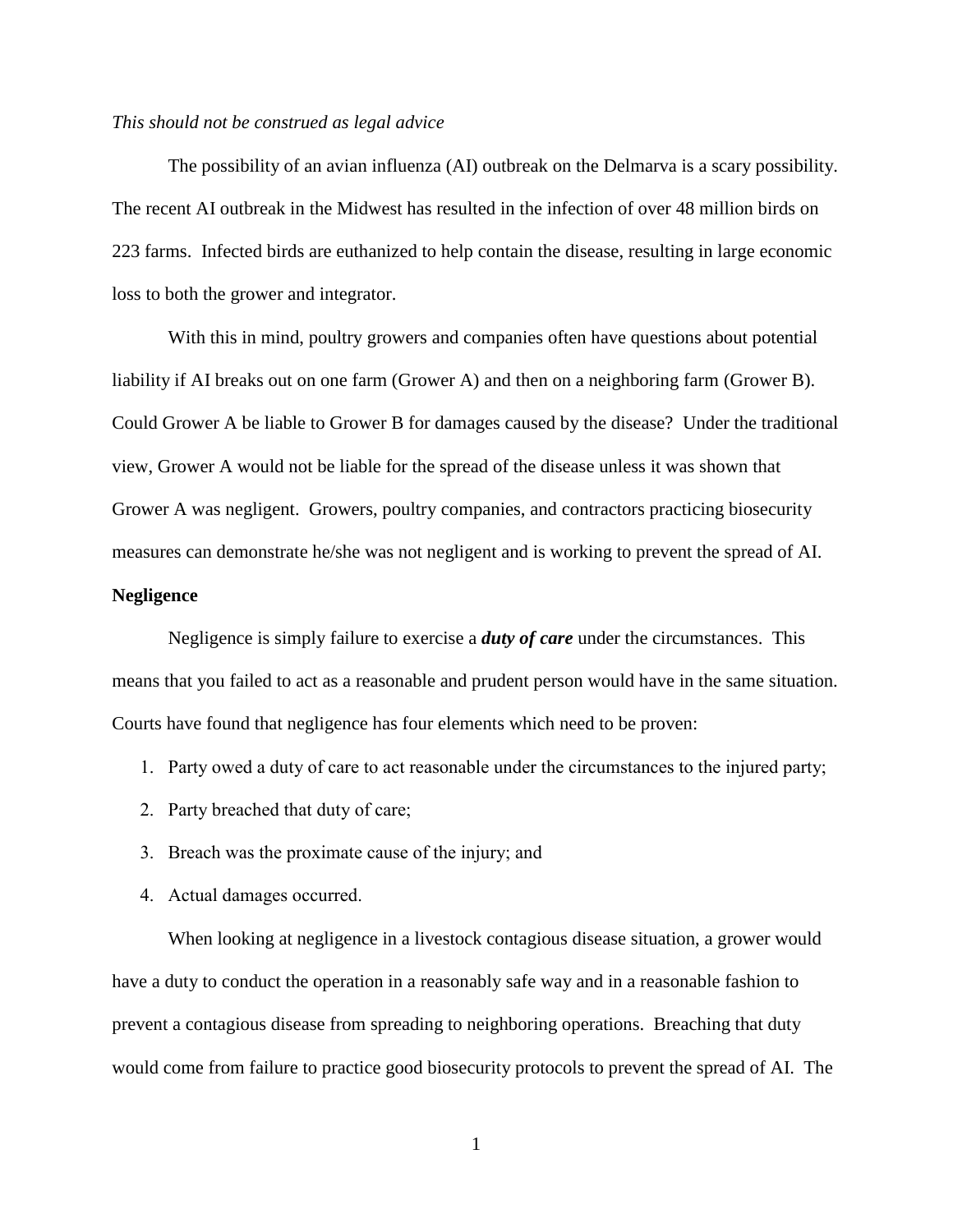proximate cause of the breach would be from the failure to practice biosecurity, causing a neighboring landowner to have an outbreak of AI. Actual damages would be shown through loss of income due to loss of birds from the decontamination process.

For example, Grower A is concerned he has AI in a house and calls neighbor, Grower B, to compare birds. Grower A enters Grower B's poultry house without cleaning his boots or putting on booties, gloves, or any other protective gear. A few days later, Grower B's birds show signs of AI. Grower B could potentially recover from Grower A in a lawsuit for negligence.

In another example, a poultry integrator sends out feed trucks to visit multiple growers in a single day. Feed truck operator does not wash the truck off before entering a new farm nor does the driver wear protective footwear when out of the truck on each farm. Operator delivers feed to Grower A and then to Grower B, and both growers later develop avian influenza. Both growers could potential recover from the poultry integrator for negligence if the integrator did not follow appropriate biosecurity practices.

One last point on negligence: Maryland and Virginia still recognize the defense of *contributory negligence*. Contributory negligence is based on the idea that the injured party also owes a duty of care to himself or herself and breaching that duty is significant enough to bar the injured party from recovering damages. Looking at the first example, if negligent Grower A can show that Grower B also does not have established biosecurity practices, this would potentially be enough to bar Grower B from recovering damages. Delaware, however, no longer recognizes this defense.

2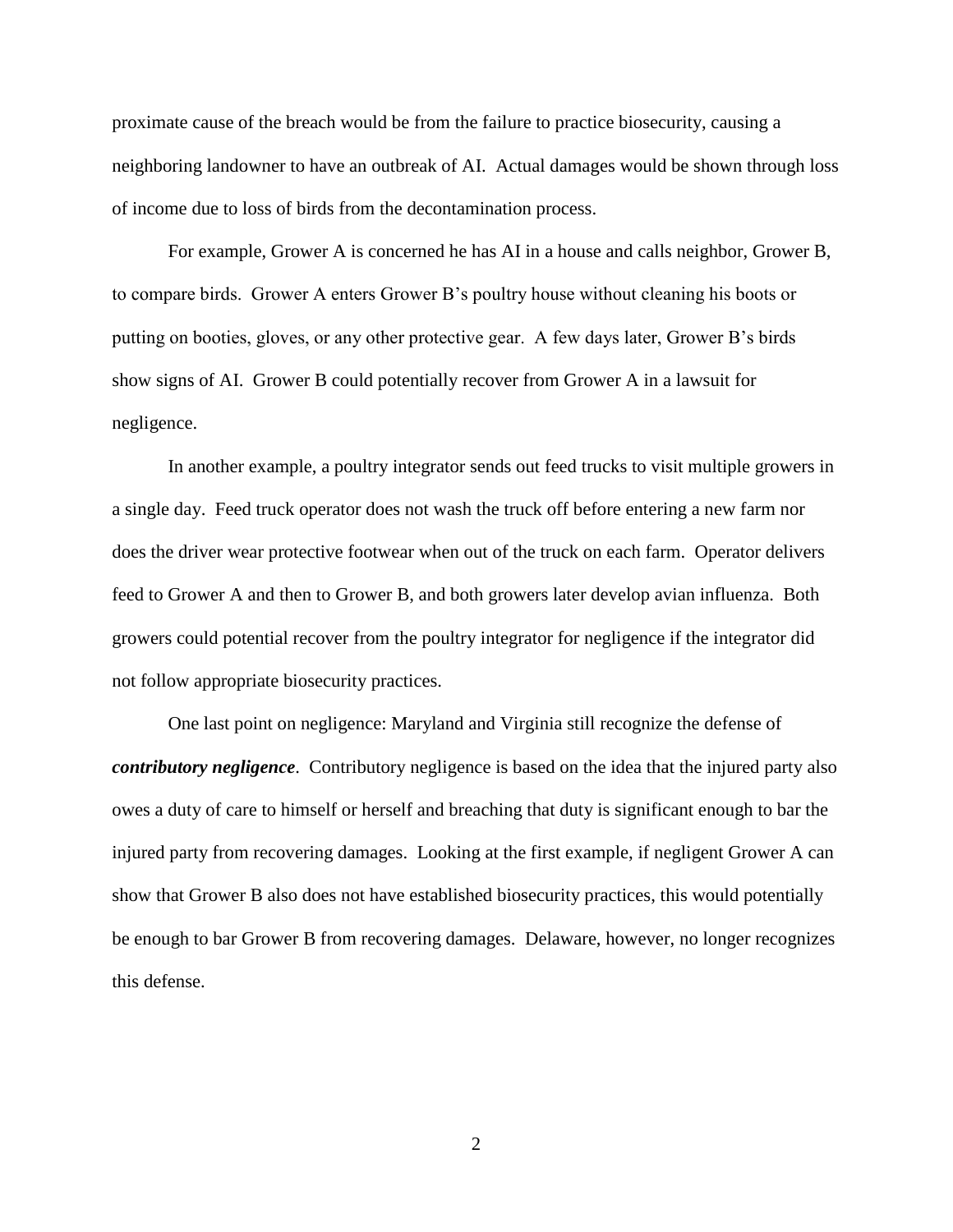Although we have few reported cases involving disease outbreaks in poultry, it is important to realize implementing biosecurity practices is one way to demonstrate that you were not acting negligently. Additionally, if both growers and companies implement good biosecurity practices it can also help lessen the impact of AI in our region if it appear in our region.

## **Biosecurity Practices**

One way to demonstrate you are operating to prevent the spread of a contagious disease, such as A.I., is through adopting biosecurity practices. These practices can limit the spread of diseases and limit farm-to-farm outbreaks. These practices are good for growers, companies, and contractors who may be coming on poultry farms. The National Chicken Council has suggested the following practices:

- Limiting visitors on the farm and minimizing foot traffic;
- Avoiding contact with wild and domestic fowl;
- Avoiding the sharing of farm equipment;
- Having a clean and functioning footbath at each entrance to the broiler house;
- Ensuring that all visitors or personnel have disinfected or new footwear before entering a house or facility;
- Making sure feed and water sources are covered and free of contaminants, limiting the attraction of wild fowl and pests;
- Having official signage clearly stating the farm is a biosecure zone and any unauthorized entry is strictly prohibited;
- Employing effective pest and wild bird management practices; and
- Adequately training farmers, farm and company personnel in biosecurity and disease prevention.